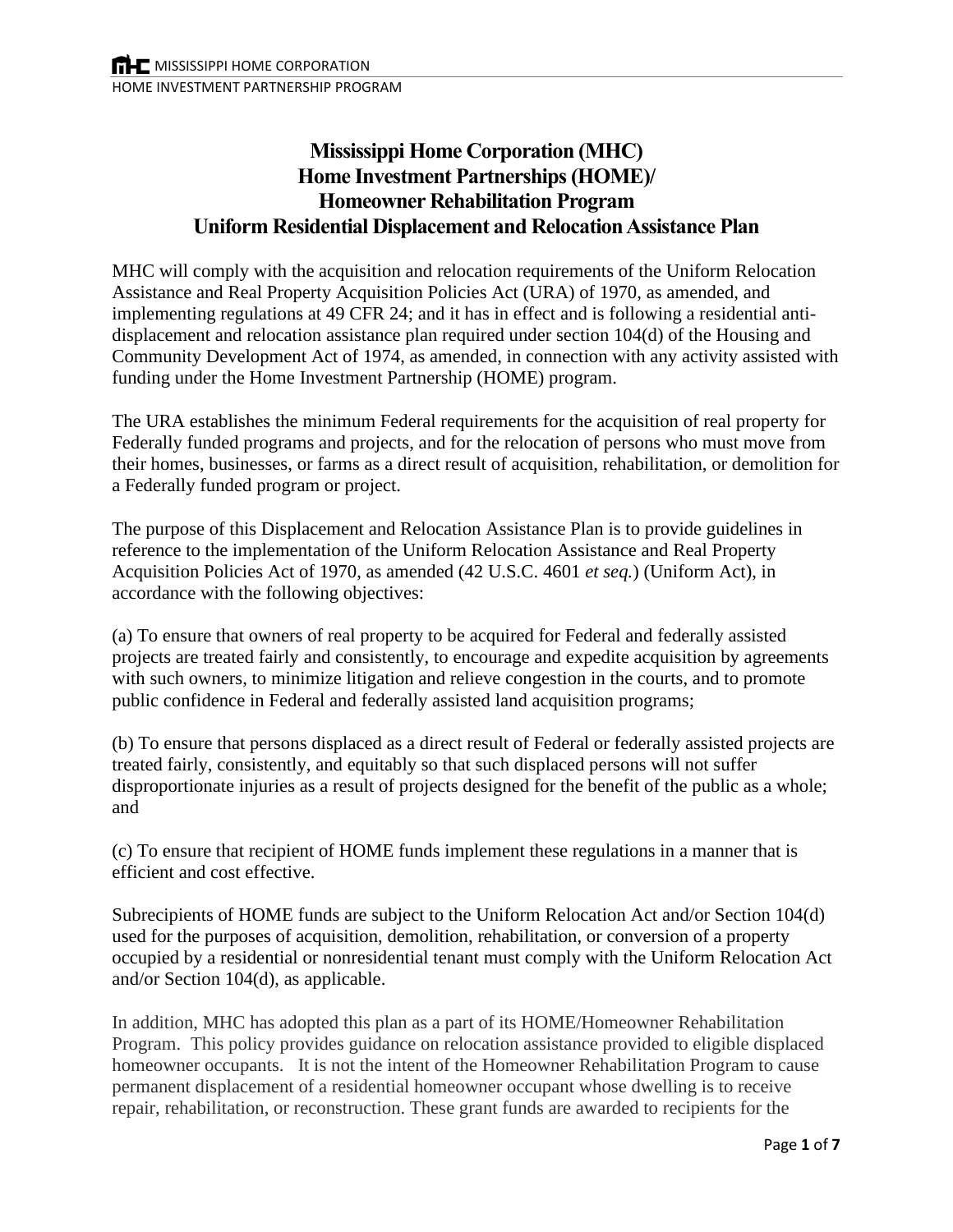benefit of providing decent, safe, and affordable housing. It is anticipated that projects may involve the temporary relocation of a homeowner in order to proceed with the project in a safe and timely manner.

MHC certifies that it will undertake activities that minimize the displacement of persons as related to federally funded projects. HOME will not be used to carry out activities that result in displacement unless there is a public health or safety threat. Local governments and Non-Profit and For-Profit Agencies and Community Housing Development Organizations (CHDOs) must also make such certification and must demonstrate that there are no other feasible alternatives.

Applicants seeking funding under the HOME Program must provide an Anti-Displacement and Relocation Assistance Plan, during the application process.

## **The plan must contain at least three components**:

(l) **Requirement** to replace all dwelling units that are subject to be demolished or converted to a use other than housing as a direct result of HOME assistance; and

(2) **Relocation Assistance Component** (which also addresses the Applicant's efforts to minimize the displacement of persons). Both components must meet the HUD requirements at 24 CFR 570.488.

(3) **Budget**- The r**elocation plan** must address the budget cost for relocation based on individual units and activity:

- Payment method- Recipient directly pay for all costs associated with the temporary relocation or wishes to reimburse beneficiary for reasonable out-of-pocket costs.
- Identify any costs for which the beneficiary or recipient will be reimbursed
- Provide a detailed relocation budget (Uses of Funds and Uses of Funds Narrative)
- Include a narrative discussion for each budget line item showing cost calculations

## **Displaced and Non-Displaced Persons**

The URA contains specific definitions of a "displaced person" and "persons not displaced." Generally, a displaced person under the URA is an individual, family, partnership, association, corporation, or organization, which moves from their home, business, or farm, or moves their personal property, as a direct result of acquisition, demolition, or rehabilitation for a federally funded project.

**Displaced Persons** are eligible for relocation assistance under the URA. Eligible displaced homeowners are subject to advisory and relocation assistance. However, a person has the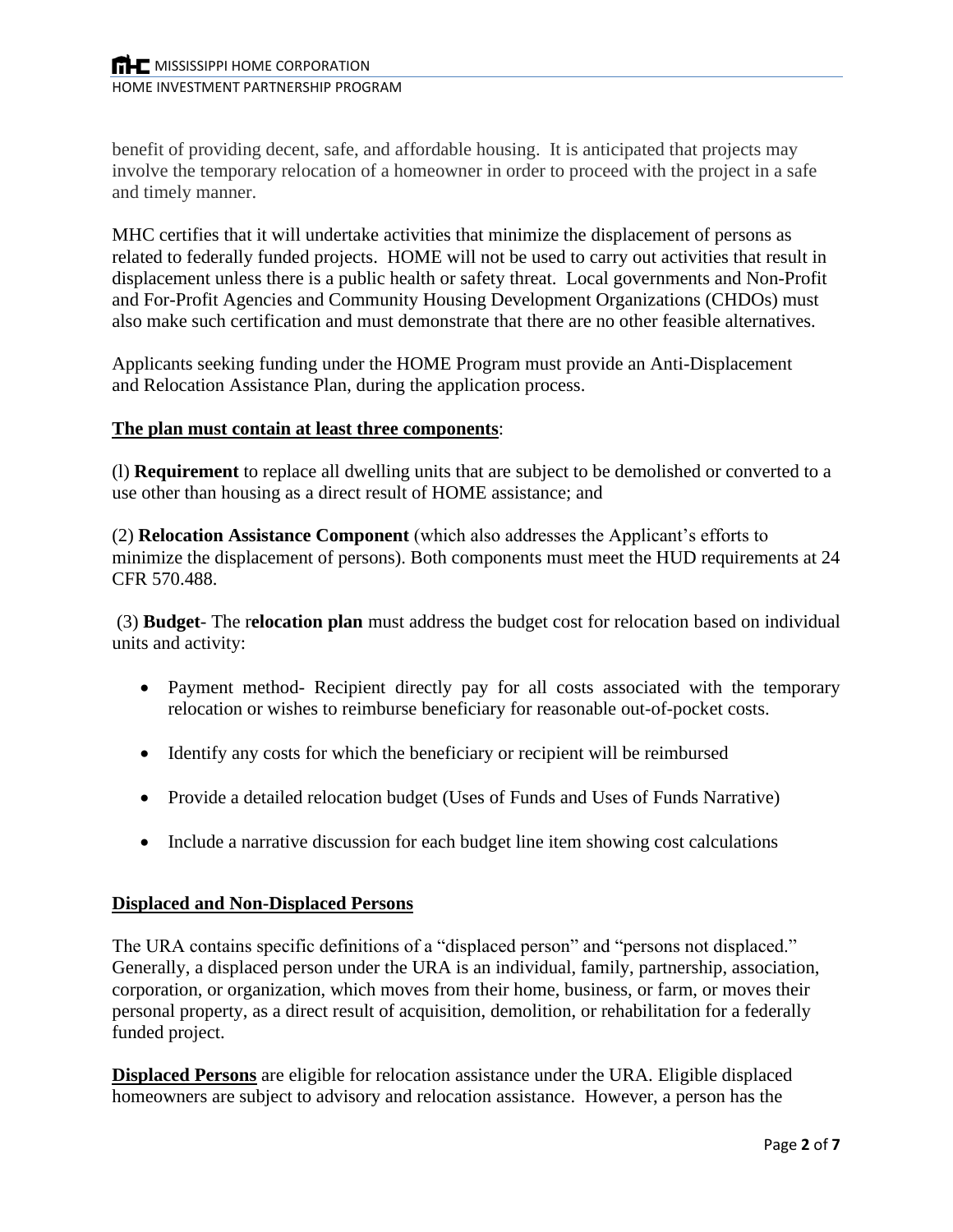right to waive assistance indicated in the relocation plan or URA. If a person waives their rights to relocation/assistance, a disclaimer will be signed by the homeowner/tenant or renter and witnessed by the Grantee/Recipient. This document must be notarized and submitted to MHC for recordkeeping.

#### Displaced Persons are not eligible for relocation assistance under the URA:

Illegal aliens; the URA prohibits providing relocation assistance to persons not lawfully present in the U.S. In general, illegal aliens are not eligible for, or entitled to relocation benefits under the Uniform Act. In cases where there are one or more legal residents in the household, benefits can only be provided on a pro-rata basis, and only if it determined that displacement would cause an extreme hardship if the assistance were not provided (49 CFR 24.208).

# **Homeowners displaced must meet eligibility for temporary relocation based on the following conditions:**

- Homeowners must meet the definition of eligibility for assistance, according to 24 CFR 92.353.
- **Reconstruction/Replacement**-MHC's Housing Inspector must determine, if the conditions of the structure warrants reconstruction and to proceed in a safe and timely manner, the homeowner must vacate the property.
- **Rehabilitation**-MHC's Housing Inspector must determine, if the conditions of the structure warrants rehabilitation and vacating the property contributes to the safety of the homeowner. The homeowner must vacate the property. If the rehabilitation of the property is safe for the homeowner to remain in the home during rehabilitation, relocation assistance, is not applicable. This will be reviewed and approved by MHC on a case-by-case basis.
- The household has owned and occupied their unit for not less than 12 months prior to the request for relocation assistance.
- Persons should be displaced no more than 90 days to receive assistance, when property is rehabilitated. When property is reconstructed, persons should be displaced no more than 180 days to receive assistance. An extension of eligibility may be granted if some event beyond the control of the displaced person such as acute or life-threatening illness, bad weather preventing the completion of construction, or physical modifications required for reasonable accommodation of a replacement dwelling, or other like circumstances causes a delay in occupying a decent, safe, and sanitary replacement dwelling. This will be reviewed on a case-by-case basis.
- Displaced homeowner households will receive assistance from the  $\qquad \qquad$  in locating a "comparable replacement" unit. "Comparable" housing includes standards such as: decent, safe, and sanitary. Recipients will inspect any replacement units to which referrals are made to verify that they meet all the standards of decent, safe, and sanitary as defined under HUD's regulations.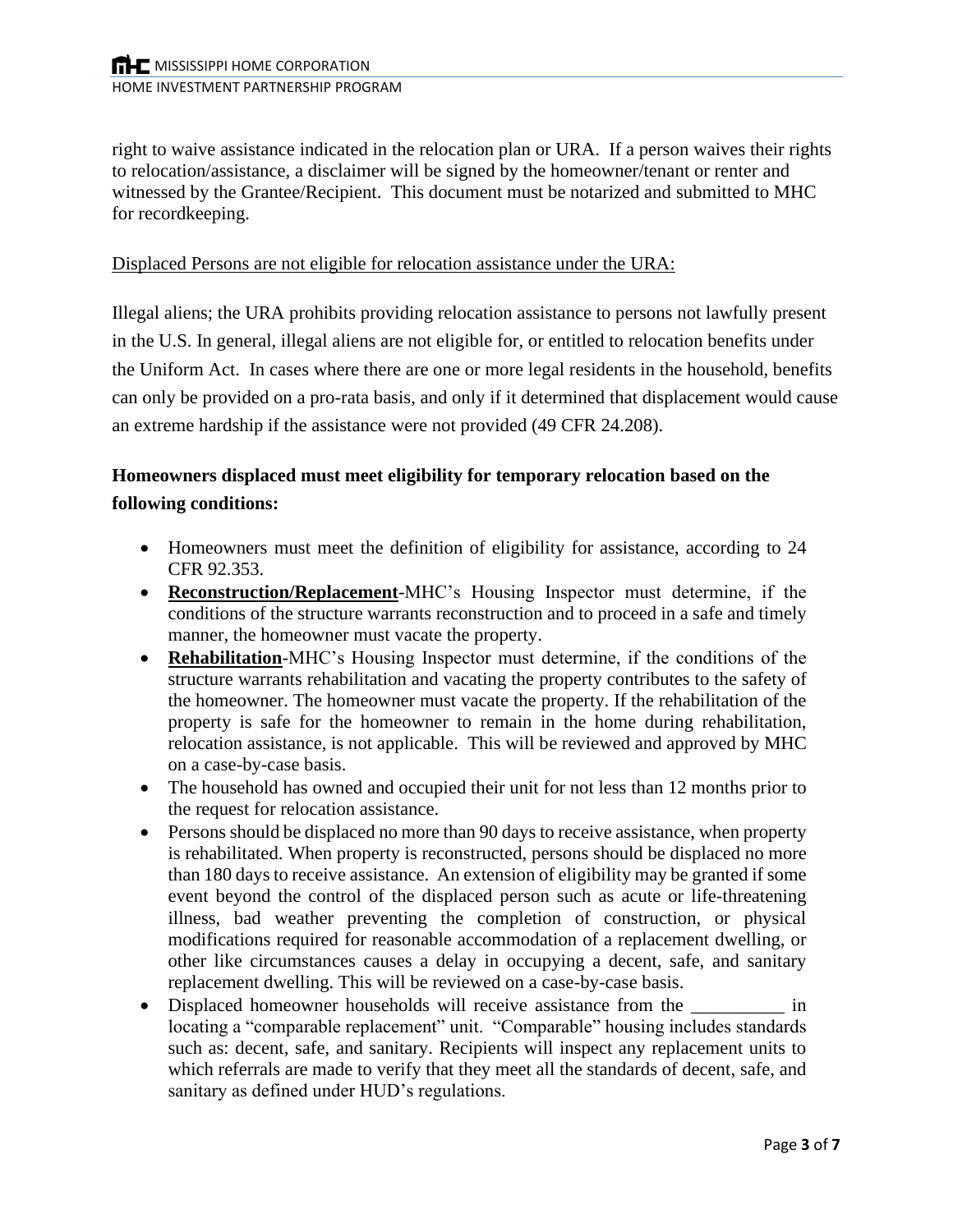- Eligible to receive assistance, not to exceed ten percent of the construction cost budget. The amount submitted will be approved by MHC.
- A Relocation Meeting will be held with homeowner prior to the date of move-out to explain the process and provide the intended dates of activities. The meeting will cover at a minimum the date of move-out and responsibilities of the grant recipient during relocation/displacement.
- Proper Notification provided to homeowners. Households subject to replacement will receive a 90-day notice to vacate before they are required to move. These notices are expected to be issued on or about (give best estimate) [Date].
- Services will be provided to ensure that displacement does not result in different or separate treatment of households based on race, nationality, color, religion, national origin, sex, marital status, familial status, disability, or any other basis protected by the federal Fair Housing Amendments Act, the Americans with Disabilities Act, Title VI of the Civil Rights Act of 1964, Title VIII of the Civil Rights Act of 1968, as well as any other arbitrary or unlawful discrimination.
- The displacing entity anticipates using the following funds for the Project. [List] funds]

**Advisory Services** include referrals to comparable replacement homes, the inspection of replacement housing to ensure that it meets established standards, help in preparing claim forms for relocation payments and other assistance to minimize the impact of the move. (Exhibit)

It is imperative that applicants/Grantees carefully follow notification and advisory services procedures to assure that households do not leave because they are not informed about plans for the project or their rights. This can be a costly mistake and may render the HOME project infeasible.

**Relocation Assistance**-the maximum relocation assistance for which beneficiaries may qualify will be based on eligible cost that meets the criteria under URA and MHC's policies and procedures guidelines that are eligible expenses associated with the relocation. Eligible persons benefiting from HOME funds are eligible for relocation payment to cover the actual reasonable cost associated with the move.

**Eligible Cost**-Housing and moving expenses are necessary cost to include in the plan. However, other eligible cost maybe included in the plan based on the discrepancy of the recipient. Transportation expenses, packing, moving and unpacking household goods, disconnecting and reconnecting household appliances and other personal property (e.g., telephone and cable and storage of households' goods are eligible expenses. **All receipts must be submitted to be reimbursed or paid for any eligible relocation expenses incurred by the beneficiary**.

Beneficiaries subject to displacement and relocation have the right to locate their own housing. However, before moving into a unit, the grant recipient must inspect the unit to ensure that it is comparable, decent, safe, and sanitary.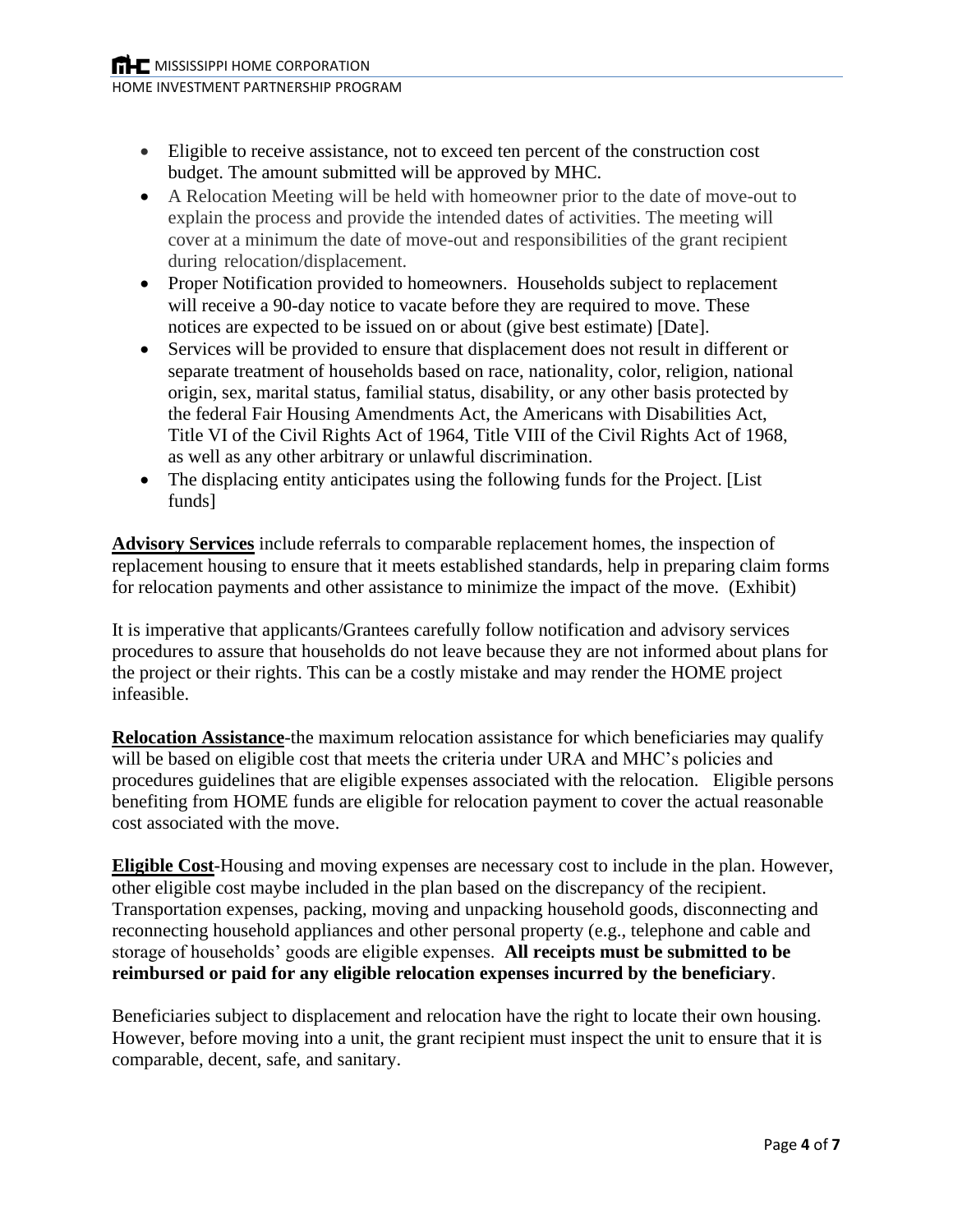## **Comparable replacement home is defined as:**

- Decent, safe, and sanitary.
- Functionally equivalent to the present home.
- Affordable
- Reasonable Cost
- Reasonably accessible to your place of employment, if applicable.
- Generally, as well located with respect to public and commercial facilities, such as schools and shopping, as your present home.
- Not subject to unreasonable adverse environmental conditions.
- Available to all persons regardless of race, color, religion, sex, or national origin.

The term **''reasonable cost''** is used to highlight the fact that while innovative means to provide housing are encouraged, they should be cost-effective. Last resort housing is permitted, in special cases, which may involve variations from the usual methods of obtaining comparability. However, such variation should never result in a lowering of housing standards, nor should it ever result in a lower quality of living style for the displaced person. The physical characteristics of the comparable replacement dwelling may be dissimilar to those of the displacement dwelling, but they may never be inferior.

## **Decent, safe, and sanitary housing is housing that:**

- Meets local housing and occupancy requirements.
- Additionally, it is housing that:
- Is structurally sound, weather tight, and in good repair.
- Contains a safe, adequate electrical wiring system.
- Has adequate living space for the occupants.
- Has a kitchen with a sink, hot and cold running water, and connections for a stove and refrigerator.
- Has a separate, complete bathroom with hot and cold running water and sewage system.
- Has heating as required by climatic conditions.
- Has an unobstructed exit to safe, open space at ground level.
- Is free of any barriers that would preclude your reasonable use of the unit, if you are a person with a physical disability.

#### **Relocation Notices**

• The URA regulations require three (3) notices to be issued to eligible persons. These notices provide important information about the project, the affected persons' resulting rights, their protections, and their eligibility for relocation assistance and payments under the URA. It is critical for agencies to issue appropriate notices to affected persons at the appropriate time.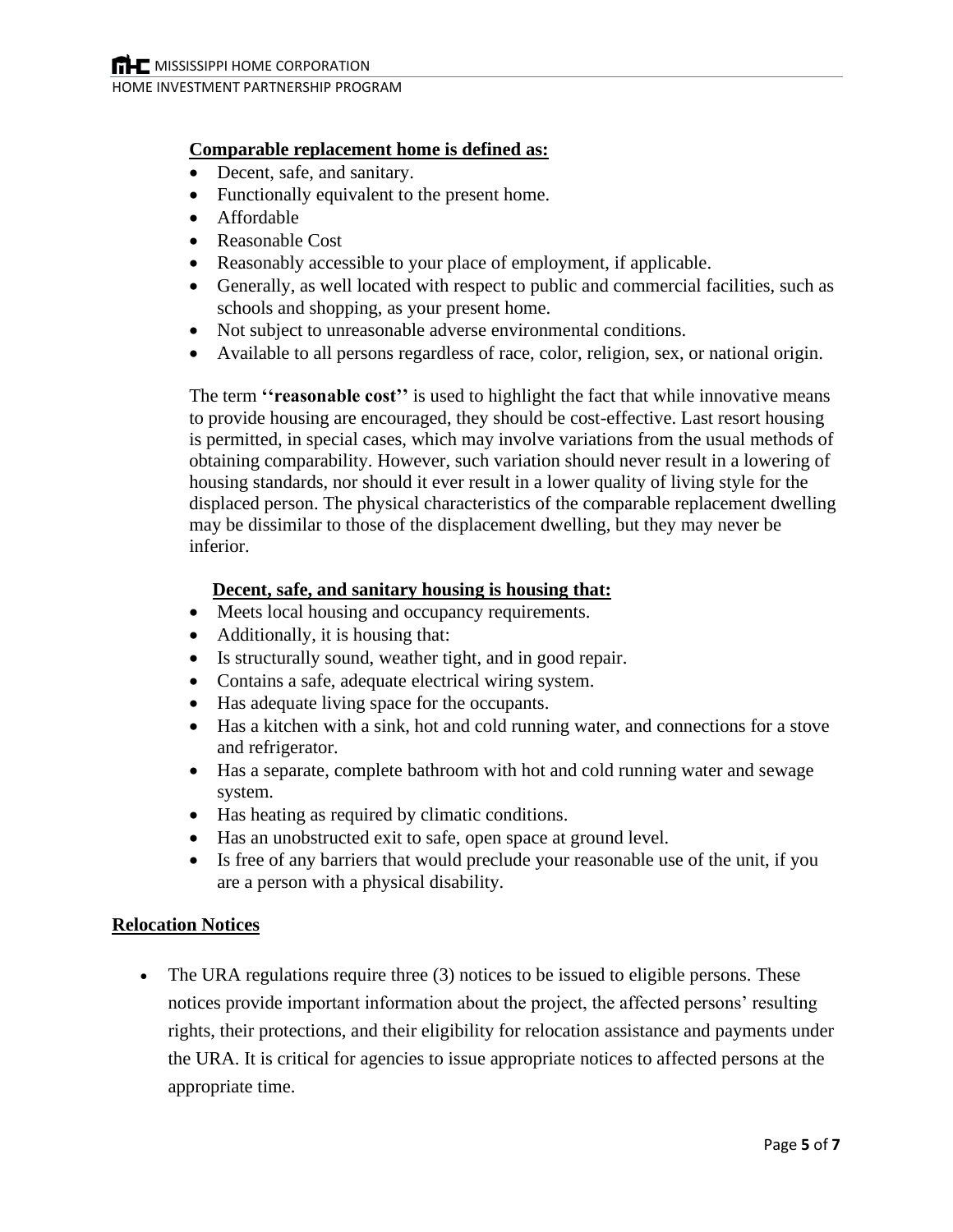• One of the most important URA notices is the **90-Day Notice**. No person shall be required to move without a minimum of 90 days written notice of the required date of the move.

## **Relocation Assistance**

Relocation Assistance- A requirement to provide certain relocation assistance to any lowerincome person (defined in 24 CFR 42.305) displaced as a direct result of:

- (1) the demolition of any dwelling unit or (2) the conversion of a lower-income dwelling unit to a use other than a lower-income dwelling in connection with an assisted activity.
- (2) To receive relocation assistance a subrecipient of HOME funds plan must include the following:
- a) Description of the nature of documentation that will be obtained to support rent and utility calculations. Acceptable documentation includes copies of a lease, rent receipts, utility receipts, statement from a utility company; or other similar evidence.
- b) Utilities included in the rent and those that must be paid separately by the household need to be identified and calculated. **Form HUD-40061** (Exhibit) may be used to summarize and record the rent and utilities information obtained on the displacement and comparable units (but is not a substitute for required documentation).
- c) For utilities that are not included, describe who will pay for those utilities' person or recipient.

If persons are being temporarily relocated to **motels/hotels**, address the following:

- Description of any preliminary contact that has been made with motels/hotels to determine availability, cost.
- Describe the amenities the motel/hotel have
- Describe the availability of kitchen facilities the motel/hotel will have for the person to be able to prepare meals
- If not available, describe the arrangements that will be made for meals (daily per diem, meal services such as Meals on Wheels, etc.)
- If a daily per diem for meals, what is the established per diem rate.
- If a meal service, describe preliminary contacts that have been made with meal service companies to determine availability, cost, etc.
- Determine homeowner/tenants needs and preferences for replacement housing and advisory services and makeup of the household. This assist with the move and to keep hardship at a minimum.
- If possible, a mutually agreeable date for the move should be worked out. Enough time should be given to make plans for moving. Unless there is a health or safety emergency, persons will not be required to move without at least 90 days advance written notice of (1) at least one facility that is available to beneficiary and (2) the earliest date by which to move.